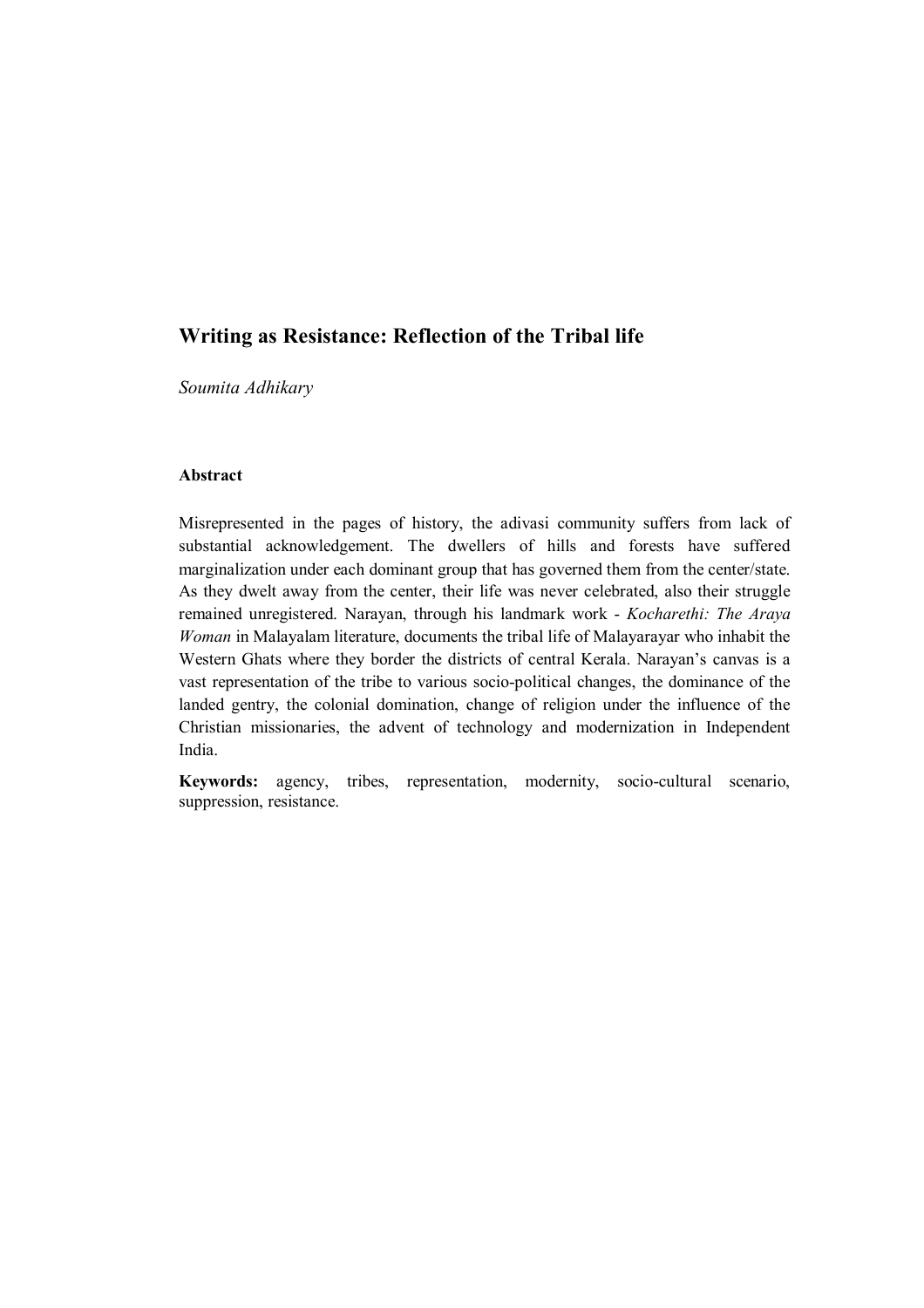#### Journal\_ Volume 14, 2021\_ Adhikary **344**

Writing is considered as a powerful weapon. In South Asian countries like India which owned a rich oral literature, written scripts were rare and the power of writing was limited to a few. The class that learned and wrote became powerful. The communities who only had oral literature and were not introduced to reading and writing considered writing as 'magical'. Certain signs and symbols contained sounds and carried knowledge, was beyond their comprehension. Thus, the dominant group was in possession of a magical power that differentiated them from the primitive group. Reading and writing is the hallmark of literacy. A literate person should be able to read and write. Thus, formulating a myth that a 'society' is civilized only if it consists of literate people. This clarifies the reason behind the consideration of the tribal and *adivasi* societies as uncivilized, overlooking the fact that they were devoid of the magical touch of reading and writing. Somehow this myth is inscribed in the society from the early stages of the commencement of literacy. In the *Domestication of the Savage Mind* Jack Goody asserts that the power of logical thinking develops with the development of writing. Thus, theoretically oral societies lacked logical thinking due to the lack of the art of writing. The concept of writing was unknown to the *adivasi* community in South Asia until 50 years ago. They relied on voice and memory. To them voice is life embodied, that is instant without any adultery or manipulation. Derrida has argued that the spoken word is primary and natural, while writing was seen as secondary, representational and supplementary. This privileging of the spoken word, or, 'logocentrism', as he calls it, is nothing but "the most original and powerful ethnocentrism" (Derrida, 3). The tribal community has always faced severe judgment on the preconception of the values and standards of their culture –especially regarding their language, behavior, customs and religion. To voice against such ethnocentrism, authors like Narayan rose from the community, and penned downed the glorious struggle of the tribal life which is otherwise painted gloomy and dark.

Throwing aside the bourgeois narratology which lacked the apt documentation of the lives of the *adivasis,* Narayan adopts new historiography, sensitized to the undertone of despair and determination in the *adivasi's* voice, the voice of a defiant subalternity committed to writing its own history. *Adivasis* are idealized as uncivilized and seen as monochromatic figure, like a demon, a savage being in mythological stories. Such myths instigate a general belief in the society of the distorted image of the *adivasis* being uncivilized and demonic. Narayan being a part of the *adivasi* society took up the charge of promoting and presenting the authentic picture of this section of the society.

The word *adivasi* has a significant meaning in Sanskrit. Compiling two words – *adi* meaning 'beginning', 'origin' and *vasin* meaning 'dweller', the word literally mean original inhabitant. Although being the early inhabitant of lands, their identity has been disputed and their autonomy disrupted during the British colonial period in India and not yet restored. They still form a major part of India's geographical identity but unfortunately remain unacknowledged and neglected by the elite section of the society. The center fails in imparting them their right of inclusiveness, rather becomes the source to push these underprivileged section towards the outskirts of the margins. The center enjoys the light of modernity, knowledge and development but fails to supply veritable resources of these amenities towards the margins which remain dark with its dearth.

Narayan, doesn't limit the novel as a mere fiction but efficiently employs his memory and experience to create a perfect picture of the lives of the Arayar community. The narration is not linear but contains a joyous record of the culture, lifestyle, and



Department of English | Vidyasagar University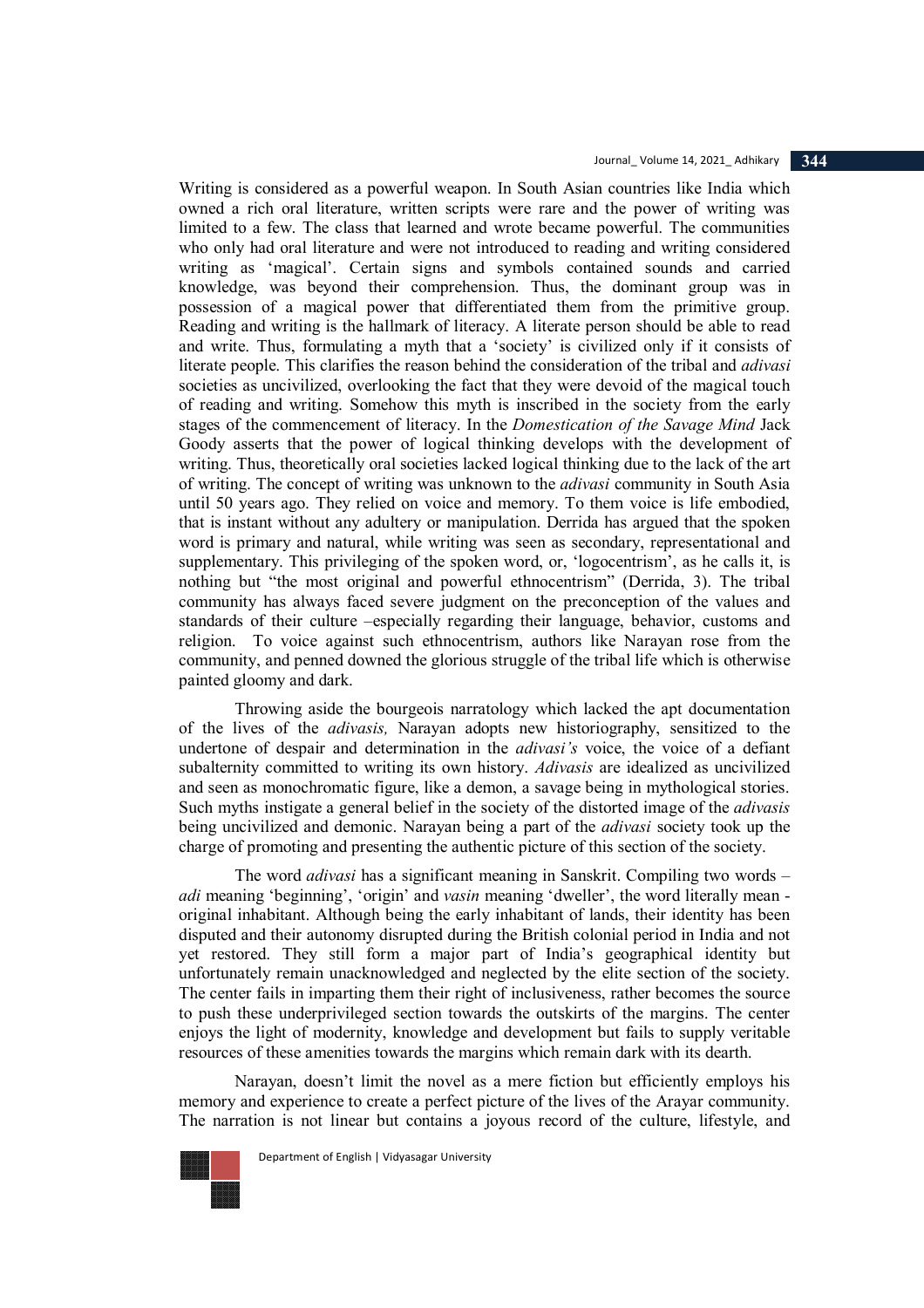beliefs of the community. Their struggle for livelihood and their regular hardships are well documented by Narayan. The narration surrounds three generations and portrays the life of the adivasis from their primitive life to recent time. This presentation of the gradual change in their socio-economic and cultural identity is the essence of the novel which revolves around the life of the protagonist Kochuraman and his wife Kunjipennu.

Kunjipennu and Kochuraman are perfect symbols of a tribal woman and man. The Aryar woman Kunjipennu was beautiful, brave and hard working. She assisted her father at field and helped him in cultivation. It is praiseworthy that she didn't failto access her freedom of choice and married Kochuraman, breaking away the norm of marrying within one's own community. She bravely voiced her protest of distaste towards Narayanan, who pursued her for marriage, rather marries Kochuraman, the man of her choice. The novel doesn't fail to glorify the courage of the tribal women. The subtitle *The Araya Woman* hints that the novel centers female valour.

Kochuraman, was an orphan, brought up in hardships. He learned the art of traditional medicine and treated people with herbs and other concoctions. Excelling in the practice of medicine, he become a famous '*vaidya*'. Kunjipennu and Kochuraman begin their married life with hard work and owned a prosperous household until the fateful fire burn their lives. Their only son Kunjikuttan dies in the fire leaving them devastated. Both Kunjipennu and Kochuraman suffer critical burn but somehow recover with time. However, by the time they recover emotionally and economically; the landlord and forest officers established their authority over the hills. The freedom of cultivation and free livelihood ceases with the upcoming pangs of development and modernization.

The effects of modernity and development on the tribals are questioned in the novel. Certain changes were hurled upon the tribal people in the context of modernization. The Travancore Government at the instance of the British Colonial administration advanced for raw materials in the hills which were until then virgin land only inhabited by the Aryars. The modernization and development projects of the Government to construct shipbuilding and Railway tracks required ample amount of teak wood. Narayan points out in the novel that valuable woods were targeted to be exported abroad, "The forest officials came again, with the overseers. They numbered all the hardwood trees like rosewood and teak that belonged to the crown and stood in the clearings around the Arya dwellings" (Narayan 121). The hills were the storehouse of wood and thus became the primary target of destructive incursion. Invasion in the hills was not only the onset of silently mutilating the greenery of the hills but also a disruption of the lives of the Arayar community settled there. Trees were cut and lands were taken from the Malarayars and leased out to European planters. Narayan narrates the seizing away of lands which the Arayars have painfully mended and nourished. The trees bore fruits for them but were madly cut down for commercial purposes. This enraged many Arayars, the ones who revolted were beaten up by the authorities and put into jail on the ground of disrupting the Government's progressive work. As soon as technology or urbanization touched them in the form of the British Government's project of expansion of land and territory, their livelihood was threatened. They become helpless sufferers in the hands of the dominant.

The novel also stands as a social critique with subtle polemics. Exploitations incurred in the pretext of development by the combining hands of the state and it's appointed guardians like: moneylenders, landlords, the businessmen and the police; who

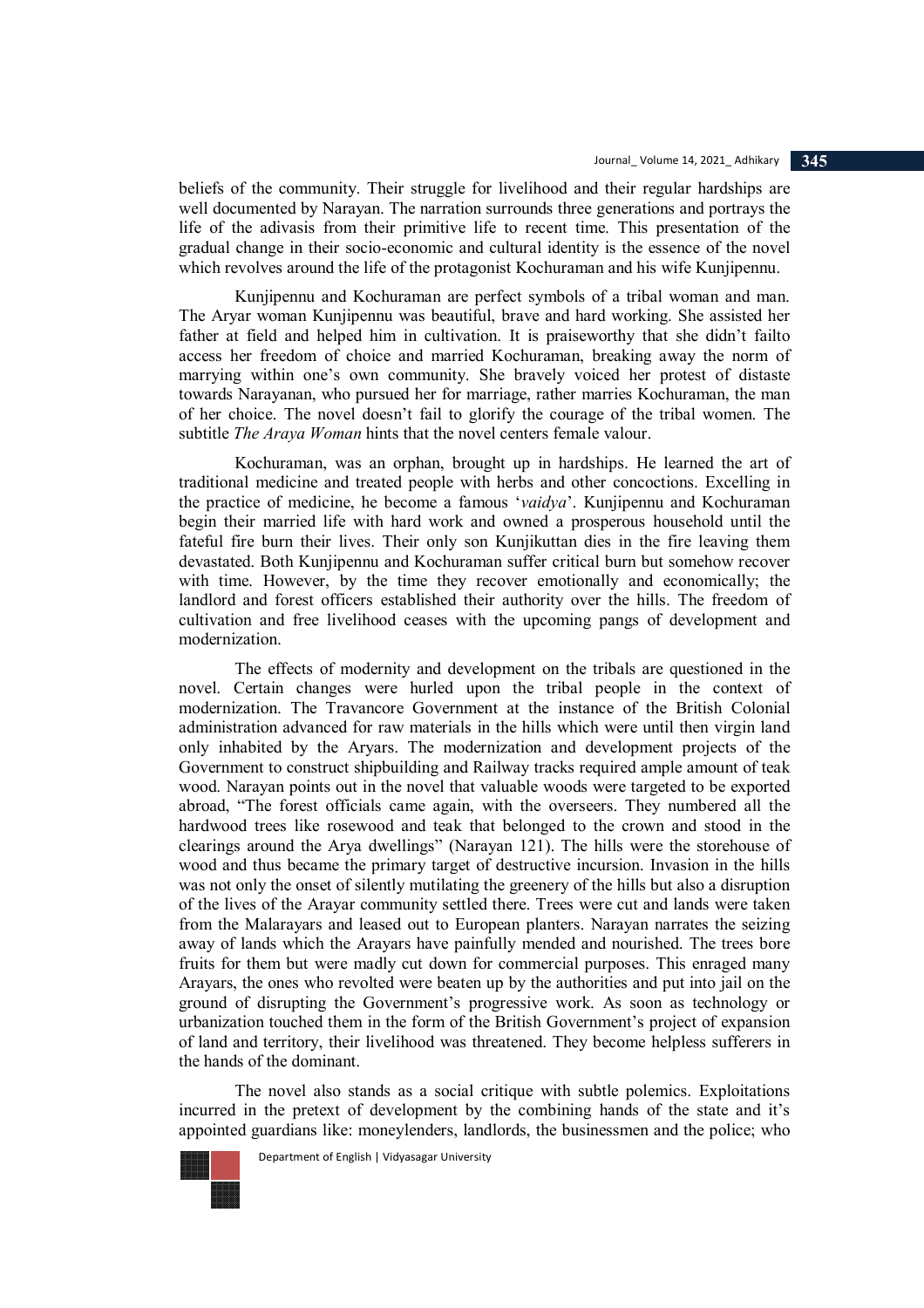#### Journal\_ Volume 14, 2021\_ Adhikary **346**

are naturally allied to each other. The Aryans were bullied and trapped into debts by the landlords and moneylenders. Their lands were seized and trees were cut down to promote development of industries, roads and railways. The landlords enjoyed dominant position while threatening the lives of the poor Arayans. Kunjunni Pilla, send his goon Kocheepan and his men to hills. After reaching there they started to pluck pepper from the yards of the Arayas like Kunjikela. They threatened Kunjikela that the pepper being taken was his due to the landlord, "Each one of you has to pay one-third of the pepper you produce as lease dues. You haven't paid the arrears for three years, so we're going to pluck all the pepper. The police too will be arriving soon" (Narayan 129-130). Kunjappan states that during their devastated state the landlords or their goons never bother to visit the hills, but when their fields are filled with harvest, they come to plunder and take away their shares. He prohibits Kocheepan from entering his field or climb his trees to pluck pepper but suffers a slap from Kocheepan. Charged with anger Kunjappan swings his chopper to hit Kocheepan but accidently slashes another man's arm. Kocheepan report of the incident aggravates Kunjunni who immediately rushes with Kocheepan to the police station. Hard punishment was now lurking over the Arayas because:

The officer-in-charge of the police station listened to all that Kunjunni had to say. After all, it was Kunjunni who arranged various services for the policemen including toddy and women. Moreover, he was a big man in that land. The police could not refuse. This case could not be ignored. (Narayan 131).

Aryans who revolted were taken into custody because they lacked the knowledge of their rights, lacked the support of the state and were devoid of any powerful alliance. They suffered physically for revolting against the officials, also their families were threatened and their valuables and lands were taken away.

Living in this dark dense forest of simplicity and ignorance threatened the lives of the *adivasis*. They had to cope up with time and fast growing modernization and technology encroaching margins. The primary reason behind their torment and suffering was their lack of education. Moneylenders like Mothali tricked the poor adivasis on this ground. Kunjumundan and his son were paid less for their pepper but were unable to realize it.

Father and son argued over it for a while. Kunjumundan realized his son was no better than himself –he did not know how to count. It was easier to assume that the promised amount had been given (Narayan 104).

To enlighten the minds and ward away the miseries of the Arayas, the need for knowledge in the form of education emerged.

Suffering made the Arayars realize the importance of education, because only this 'powerful' weapon would help them to come out of their dark destiny. Under such dire circumstances and need for education, we find the miraculous entry of the Divine figure of Kochu Pilla Aashan. Aashan's arrival kindled a ray of light in Kochuraman's heart. He thought that, "The advantages of knowing how to read and write; the miseries his people faced because they lacked that knowledge… When he thought the number of children who would get to study, Kochuraman asked: 'Aashan, could you stay on this hill and teach our children to write?'" (Narayan 142). The miraculous entry of the Divine figure of Aashan was equivalent to the arrival of God himself as a protector. With a resolution of 'Dispelling Darkness', Aashan accepted Kochuraman's request of staying

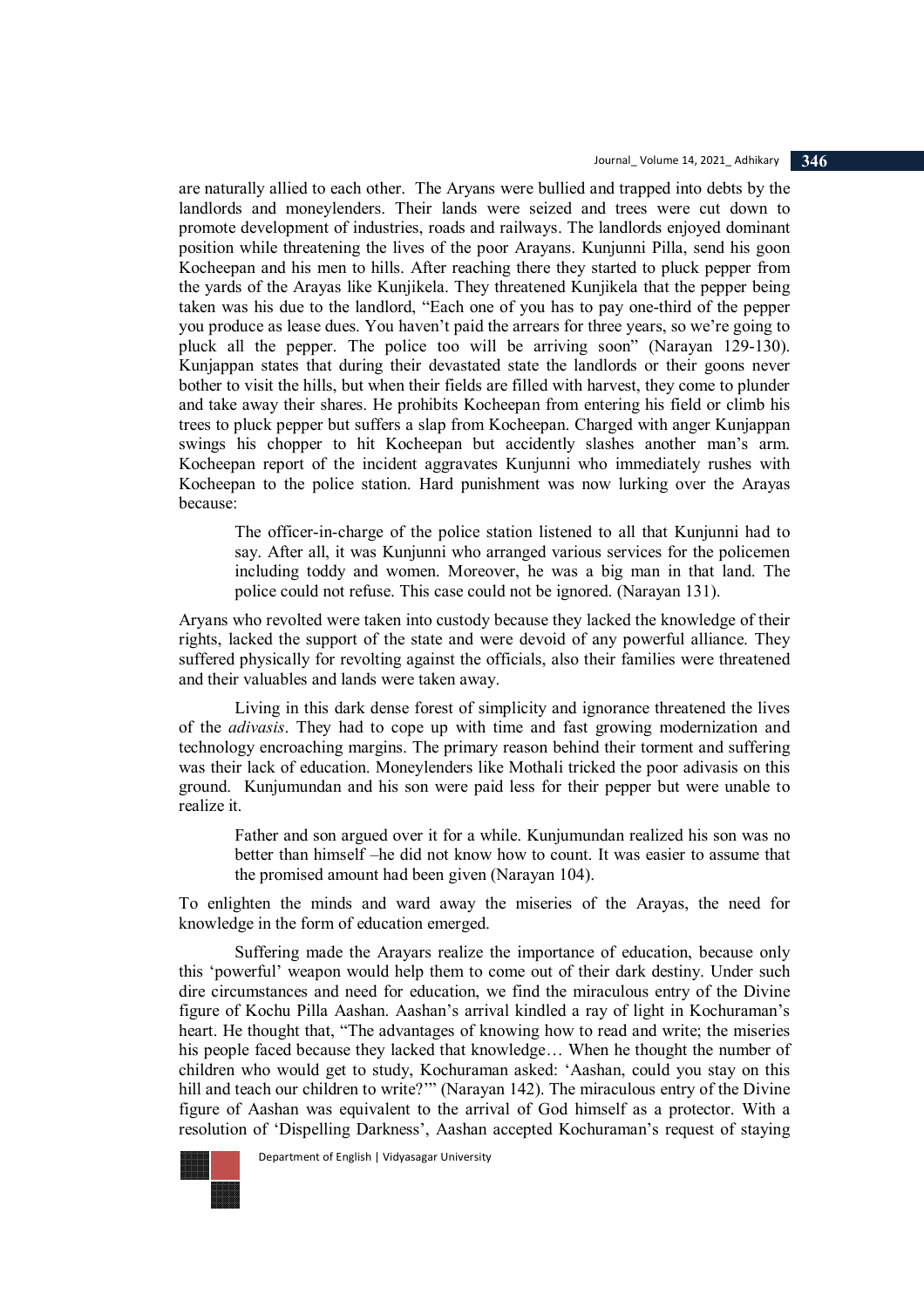at his home and teach the children of the village. Both of them visited the village and collected children to teach them the art of reading and writing. Knowledge, hitherto in the tribal community was but in oral form which failed to fulfill their chances of upliftment. They realized that, "To know what was happening in the world, oral learning was not enough. You needed to know to read and write" (Narayan 143).

Enthusiastically they built a "*kalari*: 'A house where children are taught'" (Narayan 144) and named it 'Saraswati Vilasam Kalari'. Narayan points out that in such a world of ignorance the establishment of a knowledge imparting unit was similar to a "small hand-held wick… been lit in the heart of the hill" (Narayan 145). Students were given *karim palm* to write upon them. They considered the *kalari* as a sacred place and learnt rapidly under the guidance of Aashan. Aashan taught them beyond letters, the way of good conduct, grooming and behavior. Many a times he visited the home of his students to check upon their learning. He trained his students excellently in studies, enabling many of them to join government schools for higher education.

One of Aashan's successful students was Kochuraman's daughter Parvati who joined a government school, excelled in her education and fetched job as a lower division clerk in the Central Excise Department at Ernakulam. She became an earning member of her family, sending money-order each month to Kochuraman. She became a symbol of excellence in her village, "Some women came to see Parvati who carried the tag of being a women employed in a town. They wanted to know about life in the town –the living conditions, office, job, the glamour of urban life" (Narayan 188). She had transformed herself from a mere tribe girl to an educated-employed woman. Her mother noticed her transformation –

She seemed to have become fairer. Her thick glossy black hair was gathered up into a thick knot held firmly in place with a pin. Silver anklets, slippers that had a gold-coloured line on them, a gold-plated watch with a black strap on her left wrist, a ring…(Narayan, 188).

She became a symbol of awe and inspiration in her family as well as many in the village. But her marriage with Padmanabhan, against the wish of her father, brought a rift between father and daughter.

Apart from narrating the lives of the central characters Narayan also records the changing socio-cultural scenario of Malayarayar. Narayan doesn't fail to register the slow erosion of cultural identity of the *adivasi* community due to the coming of the Christian missionaries. Their camouflaged motive of spreading Christianity along with a powerful empire is screened behind their preaching of uplifting the *adivasis*. The *adivasis* who have been exploited and subjugated by the landlords, moneylenders and bore the brunt of the British Empire found rescue under the wings of the missionaries. The missionaries approached the villagers with a promise of protection:

Listen elders, sisters, you and your families should join our group. We'll come again. There are no Arayar in Melukavuor Iruvapra. They have all been baptized and become believers. Now local leaders and their goons do not trouble them. India is ruled by the English king. We have become the citizens of that king. Whatever be our needs we tell the estate superintendent of Malankara Estate, Mathai Saar. Saar will tell the Englishman. (Narayan 150).



Department of English | Vidyasagar University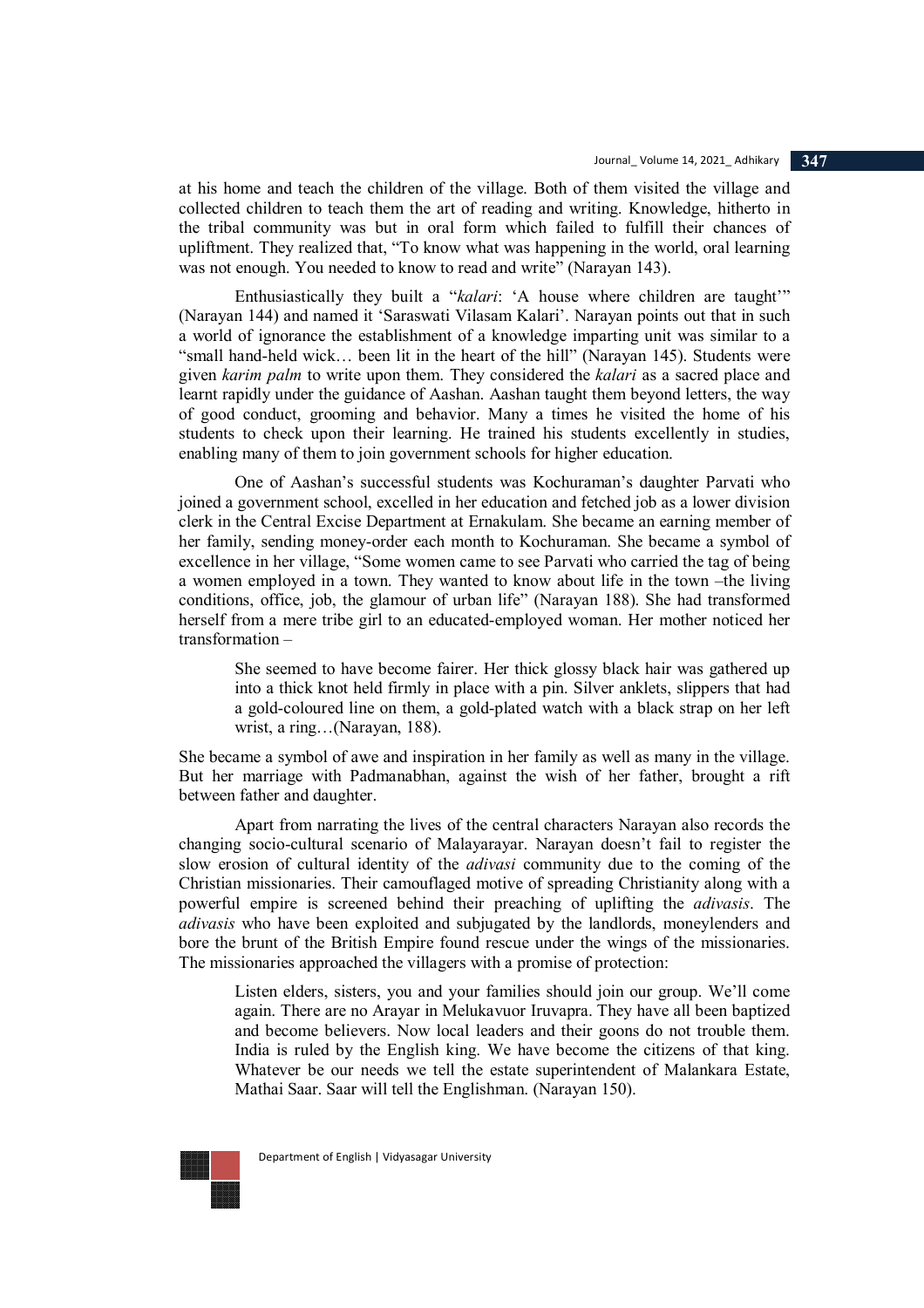Provided with a sheltered life of a better home, education and money; they left their age old religion and tradition to embrace Christianity. Many got baptized and registered themselves with new names and identity. Surprisingly not all surrendered under the drastic torment and suppression. Many retained their tribal identity and searched for new ways to sustain. Narayan registers that not all adored and accepted Christianity when it was introduced to the *adivasis*. We sense the fear of losing one's identity lurking intensely in Kunjipennu's heart when she heard the word '*Venthikothu*' (mispronunciation of Pentecost). On being informed that the missionaries have arrived at her father's house, she ran to check whether he was going to convert his religion and learn "the other veda". Although she witnessed a large gathering of missionary preachers and the villagers, she was relieved to find that her father was not in the league to accept or convert into the other religion. Even her husband, Kochuraman was firm to be devoted towards his own religion and never divert from it, which brought a sigh of relief in the heart of Kunjipennu.

David Hardiman while discussing about the influence of religion, opines that,

religion is seen as a political resource which is 'used' by unscrupulous leaders to manipulate the peasantry for their own selfish ends. 'Religion', it is argued, 'is important for peasant consciousness not because peasant consciousness is inherently religious, but because religion is part of the ideological superstructure (Hardiman, 10).

The introduction of Christianity by British missionaries to the tribes in the novel, preaching and converting their religious faith indicates the political interest of colonization, not only of the land and its people but also of its culture. Thus, it becomes important, that Kunjipennu and her tribe stick to their religion, because religion apart from being their faith in divine was also a strong force binding the community, and a common ground for their identity as a whole.

Kochuraman feels a sense of loss when his friend Kunjaapan informs about his change of religion. He excitedly tells Kochuraman, "My name has been changed. We got baptized. Now my name is Daniel; the wife's name is Chinna, the children Issac and Anna" (Narayan 154). Kochuraman recalls Kunjaapan's valour when he fought bravely against a gang that attacked him and Kunjerukkan. His withdrawal from the community robs them of a chivalrous soldier and a promising protector.

Apart from romanticizing the Arayars, Narayan also criticize their ignorance. Kochuraman is a *vaidya* but fails to analyze the adverse effect of drinking which ultimately wrecks his life. He falls ill and accompanied by Kunjipennu gets hospitalized in the city. With the support of Parvati's husband Padmanabhan, and his friends, Kochuraman's treatment advances in the hospital. Things move smooth until Kunjipennu is told that Kochuraman requires a surgery. Unaware of the advancement of the modern medical procedures she gets terrifically scared*.* Waking ailing Kochuraman from the hospital bed she reveals the horror to him,

They'll do operashum on Wednesday morning'.

'What!' Kochuraman sat up shuddering. He got off the bed.

- They tie up your arms and legs and cut you up live, just like that'.
- 'Who told you?'
	- 'That's what they did to Kunjappan. Let's go. (Narayan 207)